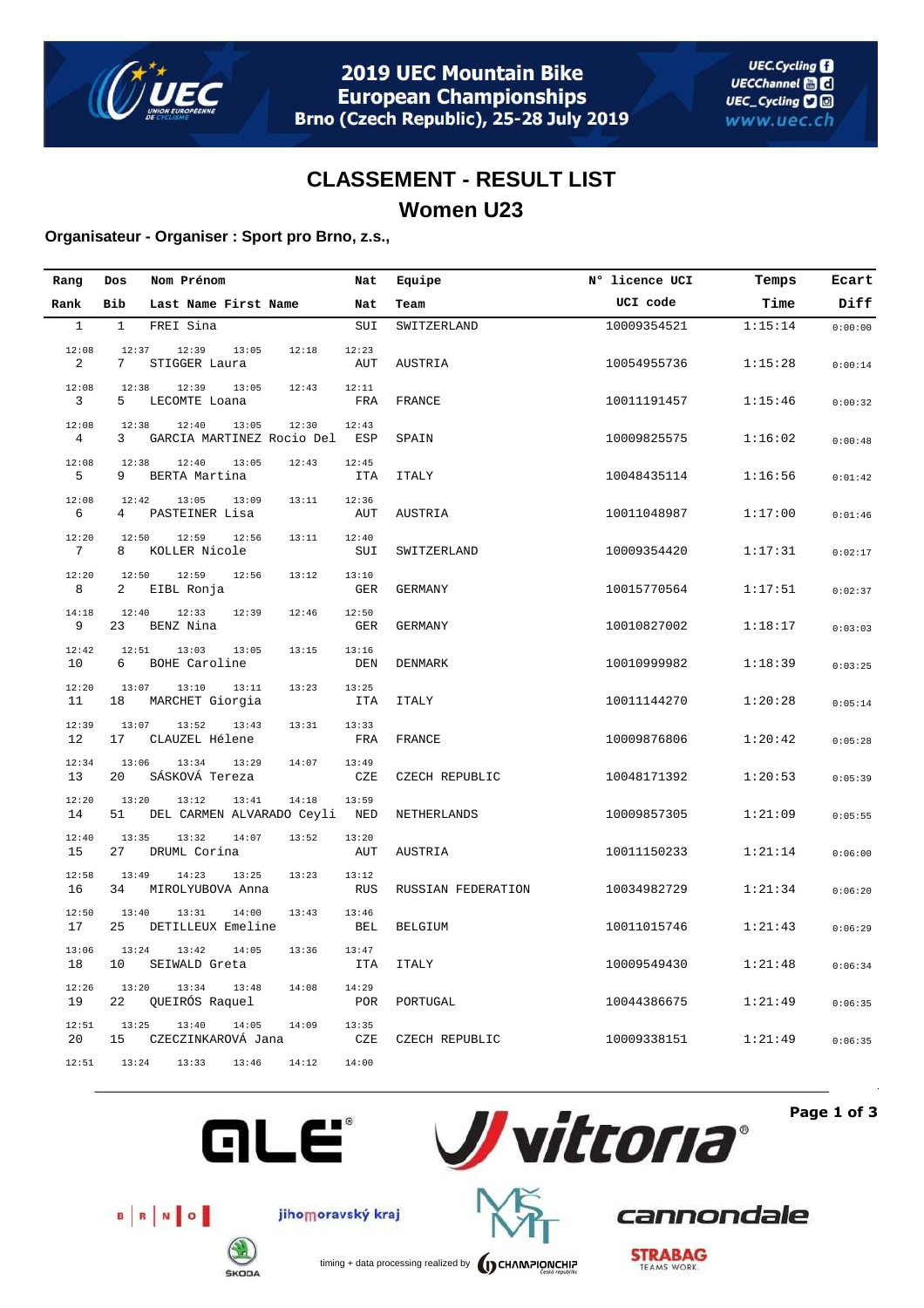

# **CLASSEMENT - RESULT LIST Women U23**

#### **Organisateur - Organiser : Sport pro Brno, z.s.,**

| Rang        | Dos         | Nom Prénom                                     | Nat                 | Equipe             | N° licence UCI | Temps      | Ecart   |
|-------------|-------------|------------------------------------------------|---------------------|--------------------|----------------|------------|---------|
| Rank        | Bib         | Last Name First Name                           | Nat                 | Team               | UCI code       | Time       | Diff    |
| 21          | 16          | WOJTYLA Gabriela                               | POL                 | POLAND             | 10009547612    | 1:22:22    | 0:07:08 |
| 12:55<br>22 | 13:33<br>48 | 13:55<br>13:45<br>14:03<br>BUZSÁKI Virág       | 14:07<br>HUN        | HUNGARY            | 10014856441    | 1:22:22    | 0:07:08 |
| 13:05<br>23 | 13:49<br>29 | 14:07<br>14:03<br>13:45<br>AMES Kim Anika      | 13:29<br>GER        | GERMANY            | 10015075396    | 1:23:22    | 0:08:08 |
| 13:36<br>24 | 13:36<br>13 | 14:03<br>13:57<br>14:05<br>MOTTUS Mari-Liis    | 14:02<br>EST        | ESTONIA            | 10009637942    | 1:23:44    | 0:08:30 |
| 12:57<br>25 | 13:37<br>37 | 13:51<br>14:05<br>14:46<br>TVARŮŽKOVÁ Tereza   | 14:24<br>CZE        | CZECH REPUBLIC     | 10011218638    | 1:24:18    | 0:09:04 |
| 13:11<br>26 | 13:52<br>12 | 14:19<br>14:00<br>14:20<br>ILINA Kristina      | 14:32<br><b>RUS</b> | RUSSIAN FEDERATION | 10009838814    | 1:25:57    | 0:10:43 |
| 12:57<br>27 | 16:02<br>14 | 13:57<br>14:16<br>14:12<br>SCHMIDEL Regina     | 14:29<br>HUN        | HUNGARY            | 10011197117    | 1:26:21    | 0:11:07 |
| 13:14<br>28 | 14:09<br>24 | 14:34<br>14:57<br>14:47<br>KIRSANOVA Viktoria  | 14:36<br><b>RUS</b> | RUSSIAN FEDERATION | 10010129410    |            | $-1$ R  |
| 12:51<br>29 | 15:16<br>42 | 15:05<br>14:30<br>02:16<br>USHAKOVA Alexsandra | RUS                 | RUSSIAN FEDERATION | 10034976160    |            | $-1$ R  |
| 13:51<br>30 | 14:26<br>39 | 15:08<br>14:43<br>01:52<br>MOVRIN Vita         | <b>SLO</b>          | SLOVENIA           | 10017590124    |            | $-1$ R  |
| 13:21<br>31 | 14:51<br>21 | 14:36<br>15:23<br>01:50<br>SHERSTIUK Maria     | UKR                 | UKRAINE            | 10016149066    |            | $-2 R$  |
| 14:10<br>32 | 14:18<br>11 | 15:46<br>15:49<br>NOYMAN Naama                 | ISR                 | ISRAEL             | 10009828710    |            | $-2 R$  |
| 13:53<br>33 | 14:50<br>41 | 15:30<br>15:50<br>CZABOK Klaudia               | POL                 | POLAND             | 10010907329    |            | $-2 R$  |
| 13:46<br>34 | 14:24<br>52 | 17:51<br>14:03<br>PIOTROWSKA Patrycja          | POL                 | POLAND             | 10009549531    |            | $-2 R$  |
| 14:42<br>35 | 15:30<br>31 | 15:17<br>14:36<br>BRANCO Marta                 | <b>POR</b>          | PORTUGAL           | 10011072027    |            | $-2 R$  |
| 14:47<br>36 | 15:33<br>47 | 15:35<br>14:12<br>KALASHNIKAVA Hanna           | BLR                 | <b>BELARUS</b>     | 10015980631    |            | $-3 R$  |
| 14:51<br>37 | 15:40<br>36 | 29:37<br>ALTUHOVA Marina                       | <b>UKR</b>          | UKRAINE            | 10089620809    |            | $-3 R$  |
| 14:42<br>38 | 16:44<br>35 | 28:42<br>ALEXEEVA Darya                        | <b>RUS</b>          | RUSSIAN FEDERATION | 10034914425    |            | $-4$ R  |
| 14:14       | 45:56<br>43 | KUČEROVÁ Monika                                | CZE                 | CZECH REPUBLIC     | 10054835801    | <b>DNF</b> |         |
| 14:17       | 32          | GLAJZOVA Erika                                 | <b>SVK</b>          | SLOVAKIA           | 10010129713    | <b>DNF</b> |         |
| 16:12       |             |                                                |                     |                    |                |            |         |



B R NO

**ŠKODA** 

**Page 2 of 3**









**STRABAG**